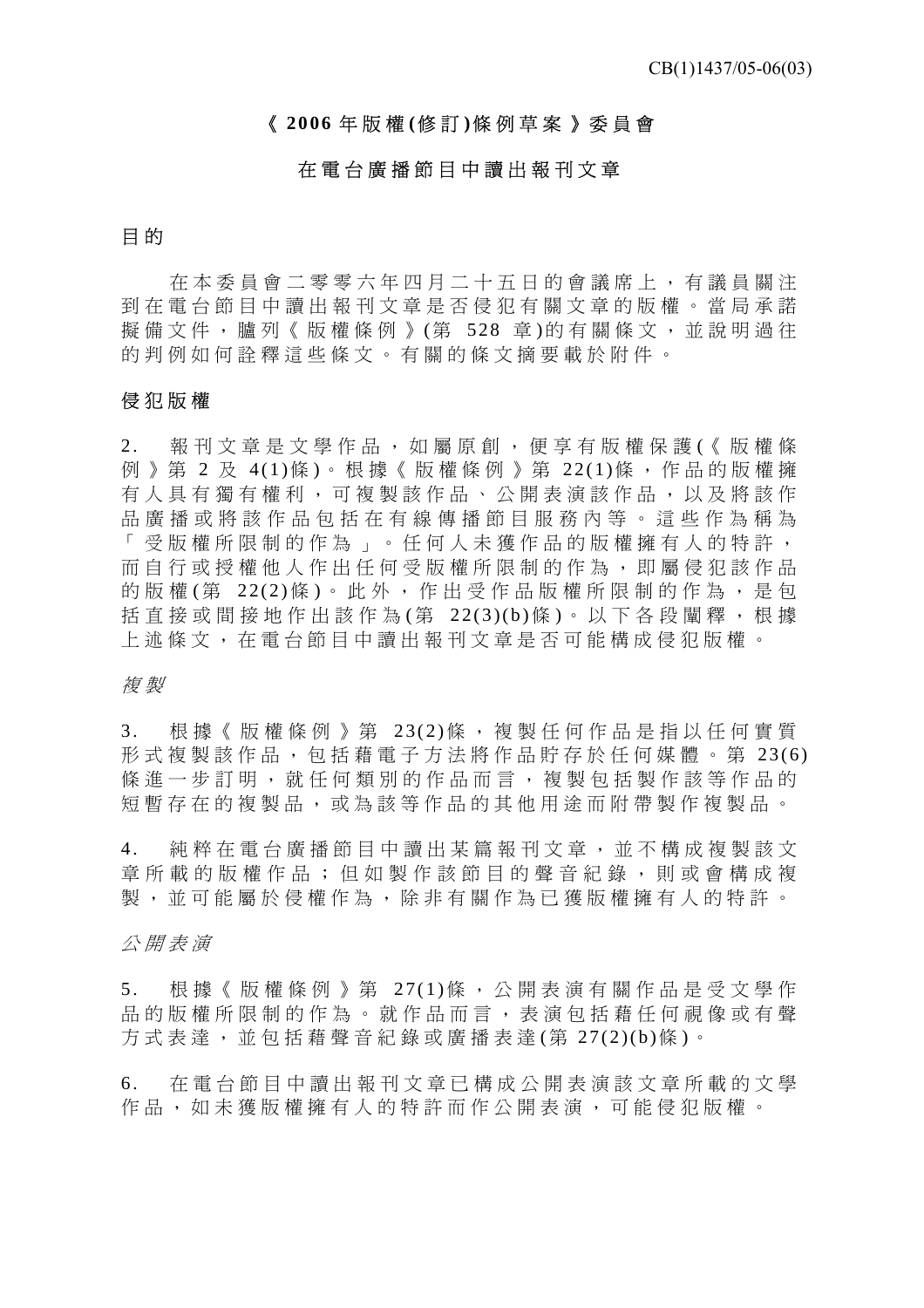廣 播

7. 《版權條例》第 28 條規定,廣播有關作品屬文學作品的版權 所限制的作為。在電台廣播節目中讀出某篇報刊文章,構成廣播該 文章所載的文學作品。如未獲版權擁 有人的特許,或會構成侵犯版 權 。

# 允許的作為

8. 《版權條例》訂明在某些儘管有版權 存在的情況下仍可就版權 作品作出的作為,亦即是「允許的作 為」。就在電台廣播節目中讀 出報刊文章的情況而言,條例中與此有關的條文應有兩項,分別是 關於為批評、評論及新聞報導而公平處理的條文(第 39 條),以及 關於公開誦讀或背誦已發表的文學作品的條文(第 68 條)。在決定 某項作為是否屬於該條例指明的允許的作為時,基本考慮因素是該 項作為與版權擁有人對作品的正常利用並無抵觸,以及該項作為並 無不合理地損害版權擁有人的合法權益(第 37(3)條)。

批評、評論及新聞報導

9. 《版權條例》第 39 條訂明 -

「 (1) 為批評或評論某一作品或另一作品 … …而公平處理該某 一作品,只要附有足夠的確認聲明,即不屬侵犯該某一作品 的任何版權,而就已發表版本而言,亦不屬侵犯其排印編排 的版權。

 (2) 為報導時事而公平處理某一作品,只要附有足夠的確認 聲明(除第(3)款另有規定外),不屬侵犯該作品的任何版權。

 (3) 藉聲音紀錄、影片、廣播或有線傳播節目報導時事,不 須附有確認聲明。」

10. 根據英國過往的案例,「批評或評論 」和「報導時事」均視作 涵 義 廣 泛 又 沒 有 既 定 範 圍 , 應 予 不 拘 泥 字 面 的 詮 釋 <sup>1</sup>。 現 時 並 無 直 接關於在電台廣播節目中讀出報刊文章是否屬於上述其中一種例外 情況的案例。不過,我們可從以往的案例歸納出一些基本的原則, 協助理解什麼屬於例外情況。

11. 就批評或評論而言,以往的案例顯示 ,批評或評論可以並非純 粹關於作品的文學風格或藝術價值, 而是可延伸至批評或評論有關 作品所載的意念、原則、宗旨和事件 <sup>2</sup>。為批評或評論目的而對某 版權作品的處理是否公平,既講求事實,也取決於印象,當然也屬

 $\overline{a}$ 

<sup>1</sup> *Pro Sieben Media AG v Carlton UK Television Ltd [1999] FSR 610*

<sup>2</sup> *Hubbard v Vosper [1972] 2Q.B.84*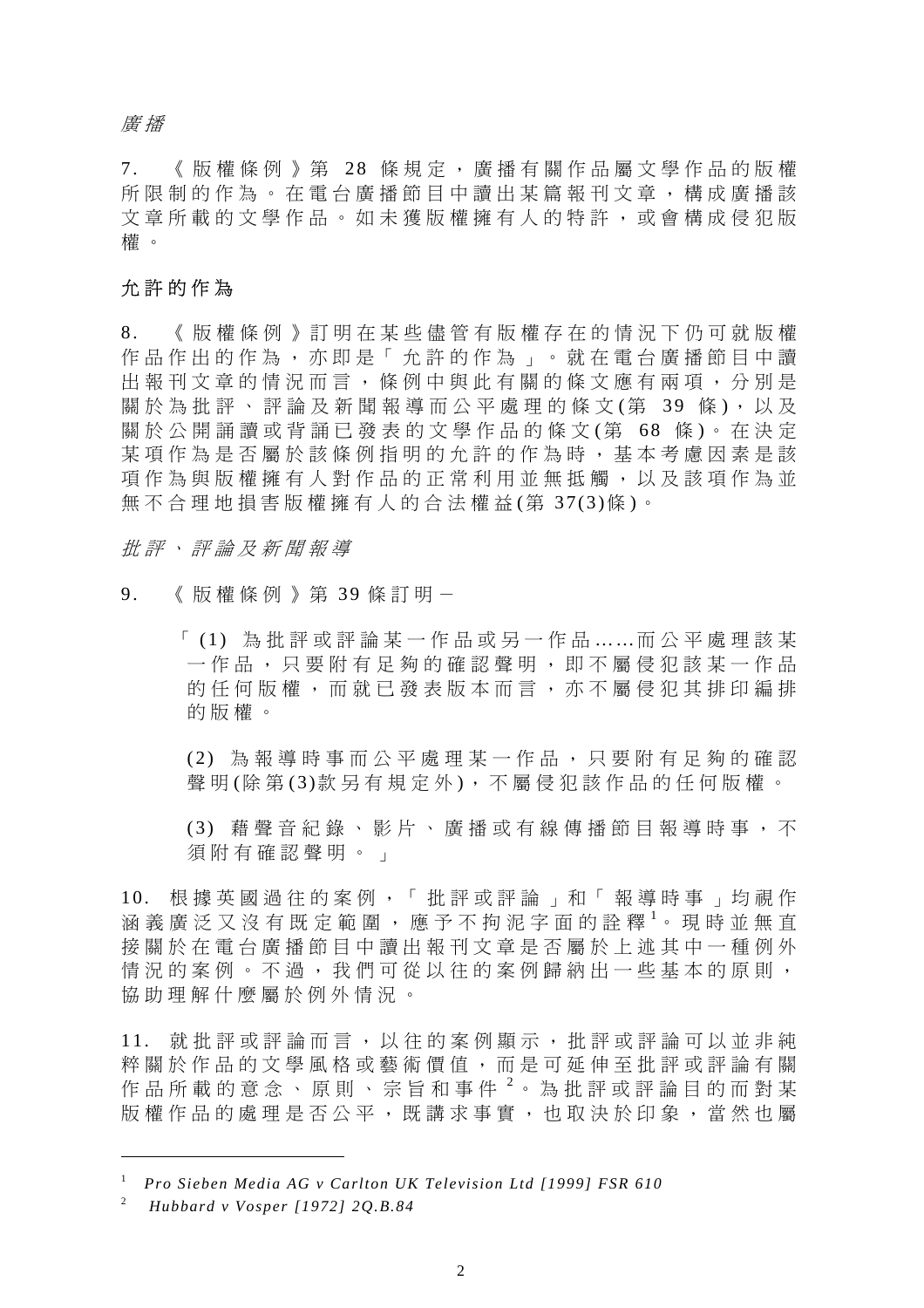程度上的問題。須考慮的問題包括: 究竟引文及摘錄為數是否太 多, 篇幅是否太長, 以至難以視為公平?是否以該等引文及摘錄為 根據來作出批評或評論?是否利用該等引文及摘錄傳達與作者相同 的信息,與該作者互相競爭?舉例來說,摘錄篇幅太長而附以的評 論太短,便可能屬不公平處理;反之,就短篇的摘錄發表詳盡的意 見,則可能屬公平處理。簡而言之,公平處理所指的是評論作品的 真正目的(即誠意、意圖和真實性) — 包含了他人的版權作品的節 目,是否屬真實的批評或評論,還是另有所圖,例如以批評作掩 飾,企圖美化侵權行為,從而不公平地藉另一人的版權作品牟利<sup>3</sup>?

12. 為報導時事而訂的例外情況,旨在確認傳媒須把當前備受關注 的事宜告知公眾的角色。以往的案例顯示,所報導的事情不但涵蓋 近期發生的時事,還可包括公眾當前關注的事宜<sup>4。</sup>條文所指的例 外情況並不限於在一般新聞節目中報導時事,也可包括其他事項, 例如在體育新聞節目中報導體育活動<sup>5</sup>。與為了批評或評論目的而 公平處理版權作品的情況類似,法院在決定某作品是否獲公平處理 時,會考慮以下因素:被指侵權者的動機、使用該作品的範圍和目 的、該使用範圍是否報導有關時事所需的,以及該作品是否已發表 或公開流通。須注意的是,使用某版權作品的若干部份在某些情況 下被視為公平,並不表示在其他情況下同樣會被視為公平,在每個 個別情況下所有相關因素亦應予以考慮。版權作品是否獲公平處 理,必須以客觀的標準來判斷,即判斷一個公正誠實的人會否為了 報導相關的時事而以被告人所用的方式處理該版權作品 <sup>6</sup>。

公開誦讀或背誦

# 13. 《版權條例》第 6 8 條規定 —

「 (1) 由一個人公開誦讀或背誦已發表的文學作品或戲劇作品 的合理摘錄,只要附有足夠的確認聲明,即不屬侵犯該作品 的任何版權。

 (2) 凡誦讀或背誦憑藉第 (1)款並不屬侵犯有關作品的版權, 則將該誦讀或背誦製作成聲音紀錄或予以廣播或包括在有線 傳播節目服務內,並不屬侵犯該作品的版權,但構成該聲音 紀錄、廣播或有線傳播節目的材料,須主要是無須就其而依 賴第 (1)款者。」

14. 目前並無判例界定什麼才構成「合理摘錄」。有意見認為,何 謂「合理範圍」是關乎事實、印象及程度的問題,須考慮相關情

 $\overline{a}$ 

<sup>3</sup> 上 述 *Hubbard v Vosper* 一案及 *Time Warner Entertainments Co. L.P. v Channel Four Television Corp. plc [1994] EMLR 1*

<sup>4</sup> *Pro Sieben (*參看前文 *)*

<sup>5</sup> *British Broadcasting Corp. v British Satellite Broadcasting [1192] Ch 141*

<sup>6</sup> *Hyde Park Residence Ltd v Yelland [2001] RPC 604*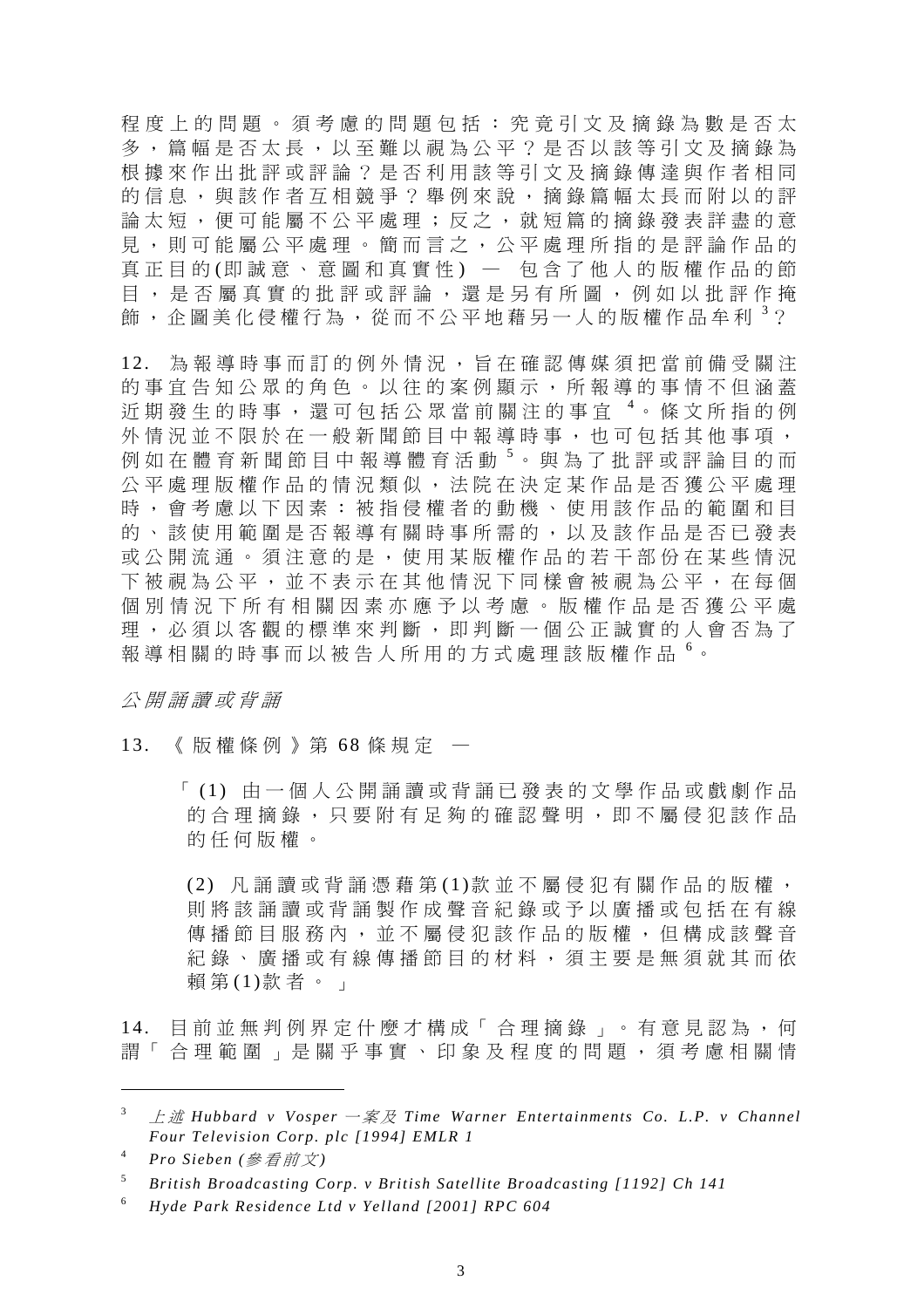況,尤其是所取用的摘錄所佔的數量和重要性,以及是否對版權擁 有人構成競爭或造成損害。因此,雖然有謂記錄或廣播某次公開誦 讀或背誦等的權利,須視乎該次公開誦讀或背誦本身是否不屬侵犯 版權而定,但有意見認為,如該人知道其公開誦讀或背誦會被如此 利用,則這一事實亦具關鍵性,在邊緣個案中可能關係重大<sup>,。</sup>

# 結 論

15. 從上文可見,在電台節目中讀出報刊文章,有可能導致侵犯版 權 (即 未 獲 授 權 而 複 製 、 公 開 表 演 或 廣 播 版 權 作 品 )。 不 過 , 侵 犯 版 權與否須視乎案情而定,如該項作為是為批評或評論的目的而公平 處理,或為報導時事的目的而公平處理,或構成公開誦讀合理摘 錄,則該項作為可能屬於允許的作為。例外情況是否適用,須考慮 的相關因素撮述於上文第 11、12 及 14 段。須注意的是,在本文件 中,我們並無考慮其後可能有人就包 含讀出報刊文章內容的電台廣 播紀錄進行交易,或將該等紀錄作商業利用;我們亦無研究這類交 易或利用可能引致的法律責任。從過 往的判例可清楚看到,在考慮 為某個目的、以某種方式使用版權作品是否構成法律責任時,必須 仔細審研每宗個案的實情。本文件只載述可能適用於在電台廣播節 目中誦讀報刊文章的《版權條例》條 文。廣播機構宜徵詢獨立法律 意見,以確保不會在日常運作過程中招致法律責任。

16. 《 2006 年版權 (修訂)條例草案》並無修訂本文件所考慮的法律 條文。

工商及科技局 知識產權署 二零零六年五月

 $\overline{a}$ 

<sup>7</sup> *The Modern Law of Copyright and Designs by Laddie Prescott and Vitoria*,第三版 第 *20.73* 段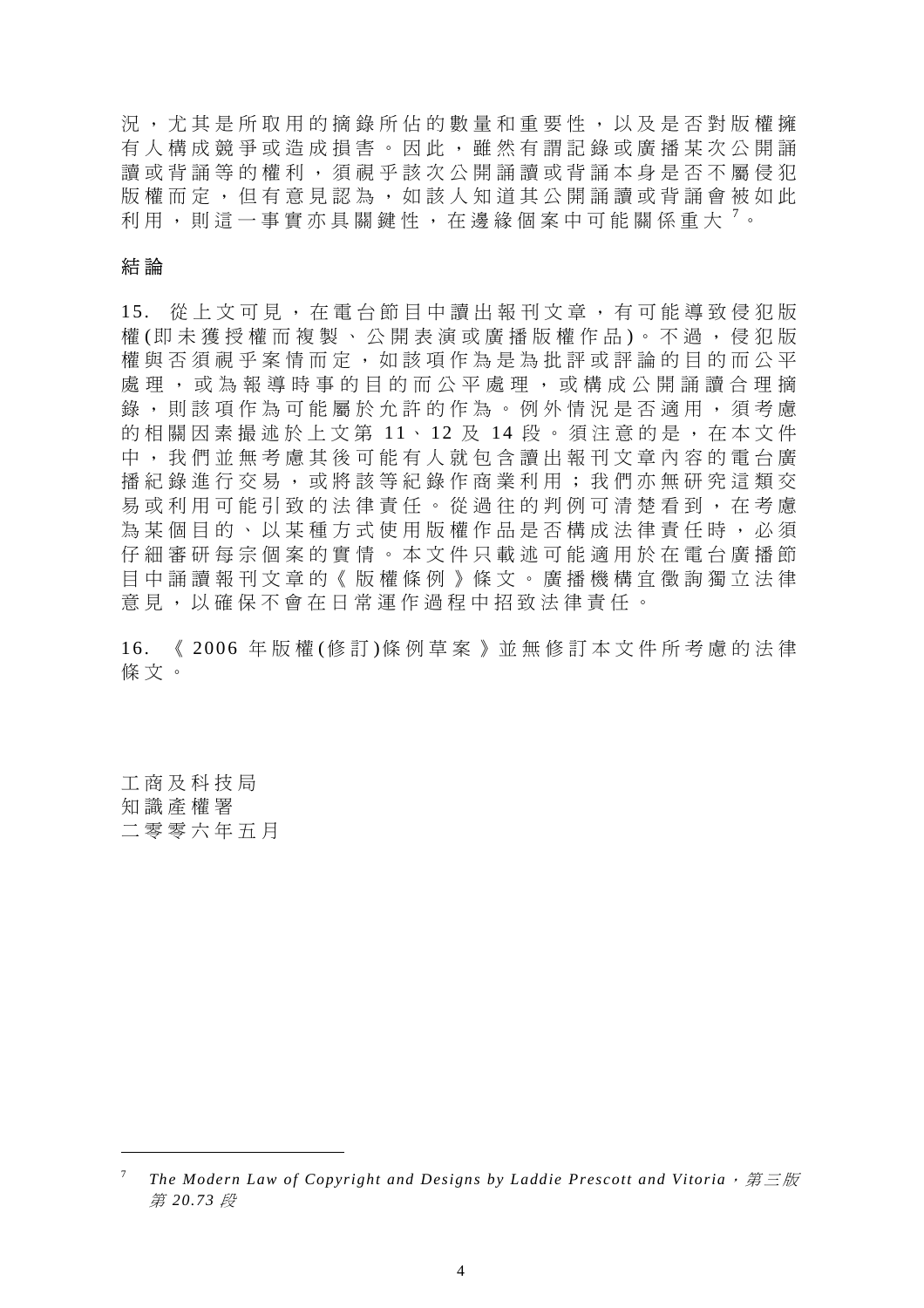## **Extracts of relevant provisions of the Copyright Ordinance (Cap. 528)**  《版權條例》 **(**第 **528** 章 **)**的相關條文的摘錄

## **2.** 版權及版權作品

#### **2. Copyright and copyright works**

第 II 部

版權

第 I 分部

版權的存在、擁有權及期限

### 引言

(1) 版權是按照本部而存在於下列類別的作品的產權─

(a) 原創的文學作品、戲劇作品、音樂作品或藝術作品;

(b) 聲音紀錄、影片、廣播或有線傳播節目;及

(c) 已發表版本的排印編排。

 (2) 在本部中,"版權作品"(copyright work) 指有版權存在的該等類別作品 中的任何作品。

 (3) 除非本部中關於享有版權保護所須具備的資格的規定均已獲符合(參閱 第 <sup>177</sup> 條及該條所提述的條文),否則版權並不存在於任何作品。

[比照 1988 c. 48 s. 1 U.K.]

## **4.** 文學作品、戲劇作品及音樂作品

## 作品類別及有關條文

(1) 在本部中─

"文學作品"(literary work) 指除戲劇作品或音樂作品外的任何寫出、講出或唱出的作 品,並據此包括一

- (a) 資料或其他材料的任何形式的編彙,且因其內容的選取或編排而構 成智力創作,並包括(但不限於)列表;
- (b) 電腦程式;及
- (c) 為電腦程式而備的預備設計材料;

"音樂作品"(musical work) 指由音樂構成的作品,但不包括擬伴隨該等音樂而唱出或 講出的文字或表演的動作;

"戲劇作品"(dramatic work) 包括舞蹈作品或默劇作品。

PART II

COPYRIGHT

DIVISION I

#### SUBSISTENCE, OWNERSHIP AND DURATION OF COPYRIGHT

#### **Introductory**

 (1) Copyright is a property right which subsists in accordance with this Part in the following descriptions of work-

- (a) original literary, dramatic, musical or artistic works;
- (b) sound recordings, films, broadcasts or cable programmes; and
- (c) the typographical arrangement of published editions.

 (2) In this Part "copyright work" (版權作品) means a work of any of those descriptions in which copyright subsists.

 $(3)$  Copyright does not subsist in a work unless the requirements of this Part with respect to qualification for copyright protection are met (see section 177 and the provisions referred to there).

[cf. 1988 c. 48 s. 1 U.K.]

#### **4. Literary, dramatic and musical works**

#### **Descriptions of work and related provisions**

(1) In this Part-

"dramatic work" (戲劇作品) includes a work of dance or mime;

"literary work" (文學作品) means any work, other than a dramatic or musical work, which is written, spoken or sung, and accordingly includes-

- (a) a compilation of data or other material, in any form, which by reason of the selection or arrangement of its contents constitutes an intellectual creation, including but not limiting to a table;
- (b) a computer program; and
- (c) preparatory design material for a computer program;

"musical work" (音樂作品) means a work consisting of music, exclusive of any words or action intended to be sung, spoken or performed with the music.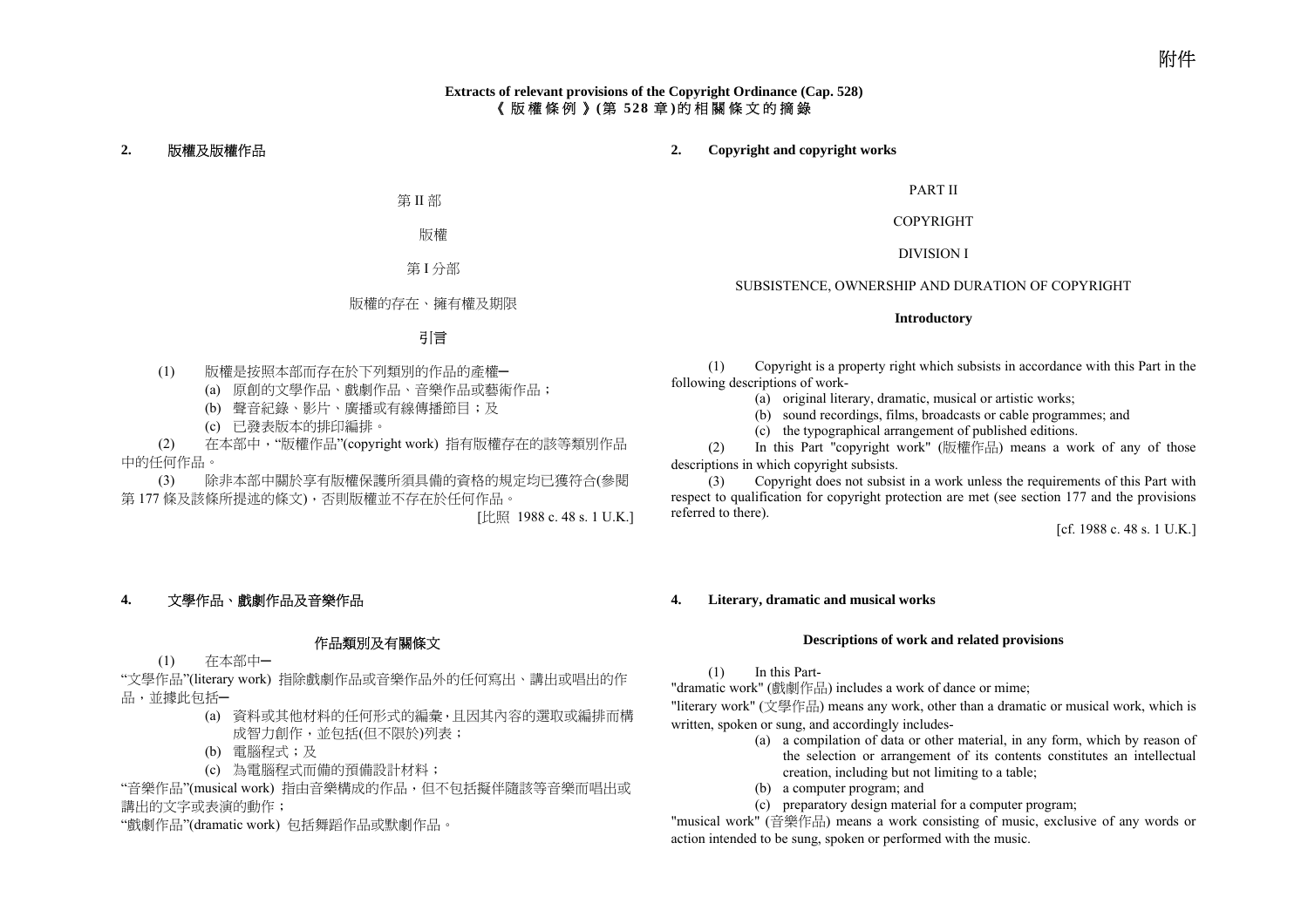## **22.** 作品的版權所限制的作為

第 II 分部

#### 版權擁有人的權利

### 受版權所限制的作為

 (1) 作品的版權的擁有人按照本分部的以下條文,具有在香港作出以下作為 的獨有權利─

- (a) 複製該作品(參閱第 <sup>23</sup> 條);
- (b) 向公眾發放該作品的複製品(參閱第 <sup>24</sup> 條);
- (c) 在該作品屬電腦程式或聲音紀錄的情況下,租賃該作品的複製品予 公眾(參閱第 <sup>25</sup> 條);
- (d) 向公眾提供該作品的複製品(參閱第 <sup>26</sup> 條);
- (e) 公開表演、放映或播放該作品(參閱第 <sup>27</sup> 條);
- (f) 將該作品廣播或將該作品包括在有線傳播節目服務內(參閱第 <sup>28</sup> 條);
- (g) 製作該作品的改編本,或就該等改編本而作出任何上述作為(參閱 第 29 條),

而上述作為在本部中稱為"受版權所限制的作為"。

 (2) 任何人未獲作品的版權擁有人的特許,而自行或授權他人作出任何受版 權所限制的作為,即屬侵犯該作品的版權。

- (3) 在本部中,凡提述作出受作品版權所限制的作為,即提述─
	- (a) 就該作品的整項或其任何實質部分;及
	- (b) 直接或間接地,
- 作出該作為,而任何介入作為本身是否侵犯版權則不具關鍵性。
	- (4) 本分部在下列條文的規限下有效─
		- (a) 第 III 分部的條文(就版權作品而允許的作為);及
		- (b) 第 VIII 分部的條文(與版權的特許有關的條文)。

[比照 1988 c. 48 s. 16 U.K.]

#### **22. The acts restricted by copyright in a work**

#### DIVISION II

#### RIGHTS OF COPYRIGHT OWNER

#### **The acts restricted by copyright**

 (1) The owner of the copyright in a work has, in accordance with the following provisions of this Division, the exclusive right to do the following acts in Hong Kong-

- (a) to copy the work (see section 23);
- (b) to issue copies of the work to the public (see section 24);
- (c) where the work is a computer program or sound recording, to rent copies of the work to the public (see section 25);
- (d) to make available copies of the work to the public (see section 26);
- (e) to perform, show or play the work in public (see section 27);
- (f) to broadcast the work or include it in a cable programme service (see section 28):
- (g) to make an adaptation of the work or do any of the above in relation to an adaptation (see section 29),

and those acts are referred to in this Part as the "acts restricted by the copyright".

 (2) Copyright in a work is infringed by a person who without the licence of the copyright owner does, or authorizes another to do, any of the acts restricted by the copyright.

 (3) References in this Part to the doing of an act restricted by the copyright in a work are to the doing of it-

- (a) in relation to the work as a whole or any substantial part of it; and
	- (b) either directly or indirectly,

and it is immaterial whether any intervening acts themselves infringe copyright.

- (4) This Division has effect subject to-
	- (a) the provisions of Division III (acts permitted in relation to copyright works): and
	- (b) the provisions of Division VIII (provisions with respect to copyright licensing).

[cf. 1988 c. 48 s. 16 U.K.]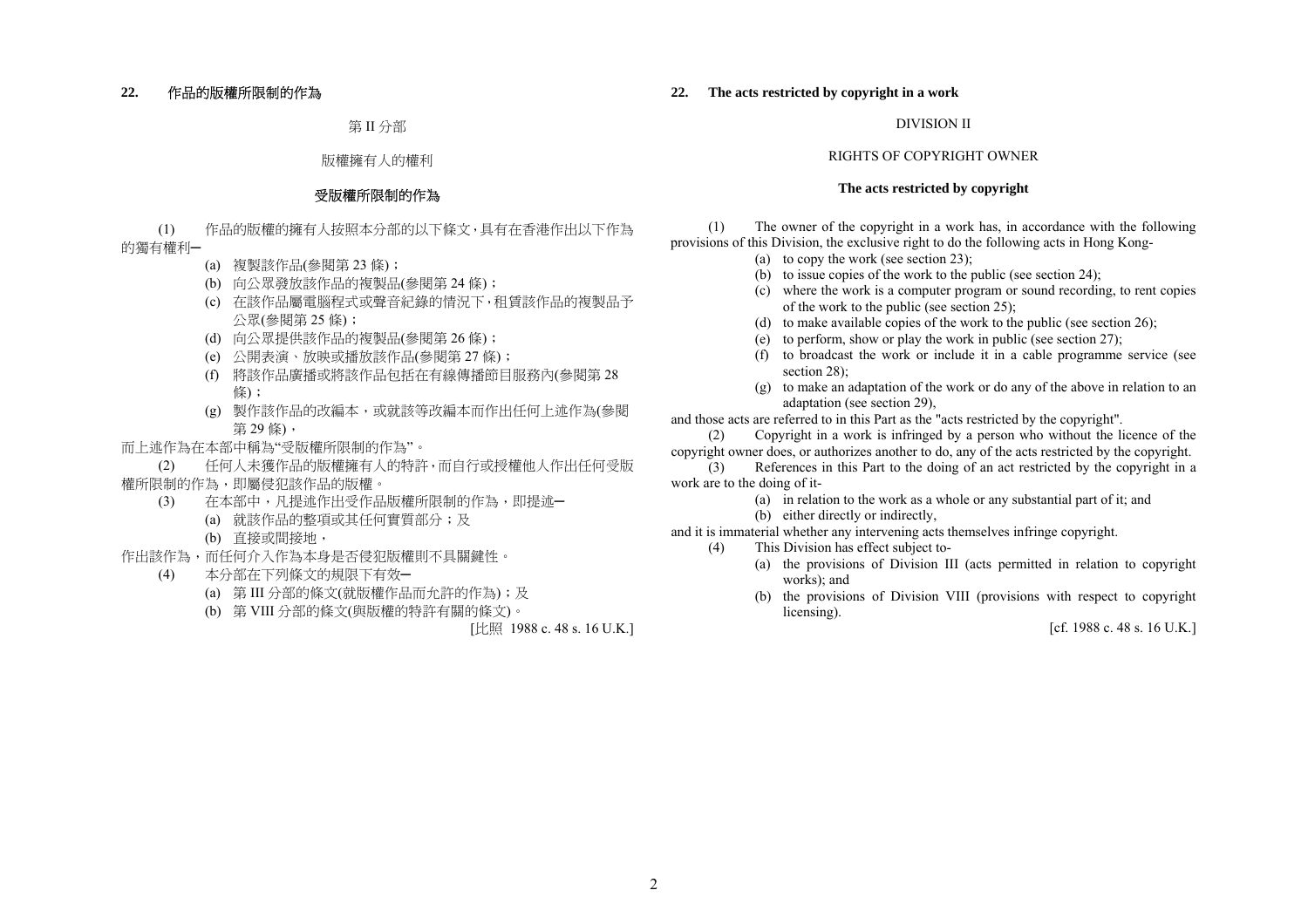#### **23.** 因複製而侵犯版權

 (1) 複製有關作品是受任何類別的版權作品的版權所限制的作為;在本部 中,凡提述複製及複製品,均按以下條文解釋。

 (2) 複製任何作品指以任何實質形式複製該作品,並包括藉電子方法將作品 貯存於任何媒體。

 (3) 就藝術作品而言,複製包括將平面作品製成立體的複製品以及將立體作 品製成平面的複製品。

 (4) 就影片、電視廣播或有線傳播節目而言,複製包括製作的構成該影片、 廣播或有線傳播節目的全部或任何實質部分的任何影像的照片。

(5) 就已發表版本的排印編排而言,複製指製作該編排的精確複製品。

 (6) 就任何類別的作品而言,複製包括製作該等作品的短暫存在的複製品或 為該等作品的其他用途而附帶製作複製品。

[比照 1988 c. 48 s. 17 U.K.]

#### **27.** 以公開表演、放映或播放作品方式侵犯版權

 (1) 公開表演有關作品是受文學作品、戲劇作品或音樂作品的版權所限制的 作為。

- (2) 在本部中,就作品而言,"表演"(performance)─
	- (a) 包括講課、講話、演說或講道;及
	- (b) 一般而言,包括藉任何視像或有聲方式表達,並包括藉聲音紀錄、 影片、廣播或有線傳播節目表達。

 (3) 公開播放或放映有關作品,是受聲音紀錄、影片、廣播或有線傳播節目 的版權所限制的作為。

 (4) 如以器具接收藉電子方法傳送的影像或聲音而將作品公開表演、播放或 放映,因而侵犯該作品的版權,則發送影像或聲音的人及(如屬表演)表演者,均不視 為對侵犯版權負責。

[比照 1988 c. 48 s. 19 U.K.]

#### **23. Infringement of copyright by copying**

 (1) The copying of the work is an act restricted by the copyright in every description of copyright work; and references in this Part to copying and copies are construed as follows.

 (2) Copying of a work means reproducing the work in any material form. This includes storing the work in any medium by electronic means.

 (3) In relation to an artistic work copying includes the making of a copy in 3 dimensions of a 2-dimensional work and the making of a copy in 2 dimensions of a 3-dimensional work.

 (4) Copying in relation to a film, television broadcast or cable programme includes making a photograph of the whole or any substantial part of any image forming part of the film, broadcast or cable programme.

 (5) Copying in relation to the typographical arrangement of a published edition means making a facsimile copy of the arrangement.

 (6) Copying in relation to any description of work includes the making of copies which are transient or are incidental to some other use of the work.

[cf. 1988 c. 48 s. 17 U.K.]

#### **27. Infringement by performance, playing or showing of work in public**

 (1) The performance of the work in public is an act restricted by the copyright in a literary, dramatic or musical work.

- (2) In this Part "performance" (表演), in relation to a work-
	- (a) includes delivery in the case of lectures, addresses, speeches and sermons; and
	- (b) in general, includes any mode of visual or acoustic presentation, including presentation by means of a sound recording, film, broadcast or cable programme of the work.

 (3) The playing or showing of the work in public is an act restricted by the copyright in a sound recording, film, broadcast or cable programme.

 $(4)$  Where copyright in a work is infringed by its being performed, played or shown in public by means of apparatus for receiving visual images or sounds transmitted by electronic means, the person by whom the visual images or sounds are sent, and in the case of a performance the performers, shall not be regarded as responsible for the infringement.

[cf. 1988 c. 48 s. 19 U.K.]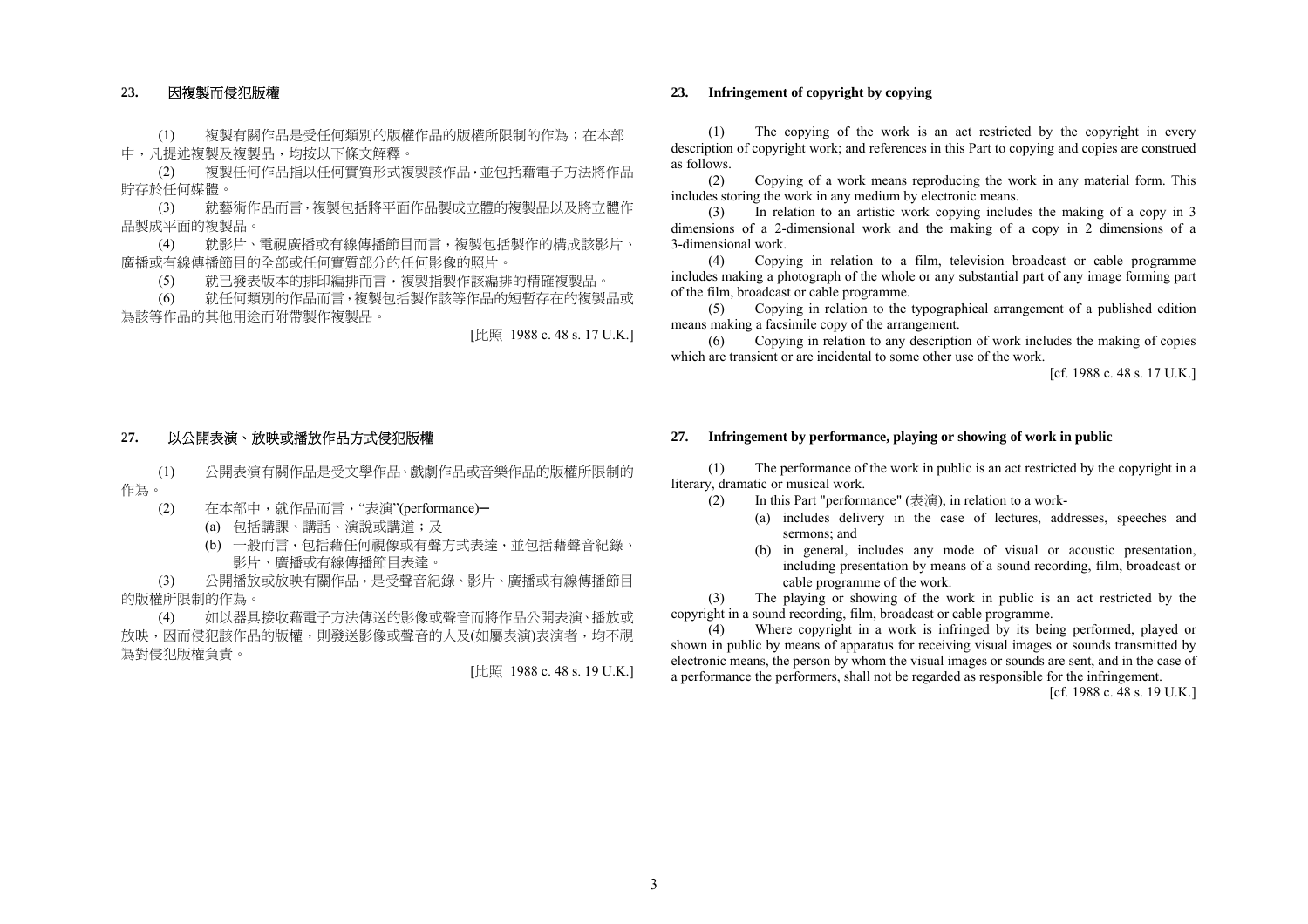## **28.** 以廣播作品或將作品包括在有線傳播節目服務內的方式侵犯版權

廣播有關作品或將其包括在有線傳播節目服務內,是受以下作品的版權所限制的作 為 ─

(a) 文學作品、戲劇作品、音樂作品或藝術作品;

(b) 聲音紀錄或影片;或

(c) 廣播或有線傳播節目。

[比照 1988 c. 48 s. 20 U.K.]

#### **37.** 引言條文

#### 第 III 分部

### 就版權作品而允許的作為

## 引言

 (1) 本分部的條文指明某些在儘管有版權存在的情況下仍可就版權作品而 作出的作為;該等條文只關乎侵犯版權的問題而不影響限制作出任何該等指明作為的 任何其他權利或義務。

 (2) 凡本分部規定某項作為不屬侵犯版權,或可作出該作為而不侵犯版權, 而沒有特別提及某類別的版權作品,則有關作為並不屬侵犯任何類別的作品的版權。

 (3) 在決定本分部指明的作為是否可在儘管有版權存在的情況下就版權作 品而作出時,基本考慮因素是該項作為並不與版權擁有人對作品的正常利用有所抵 觸,以及該項作為並沒有不合理地損害版權擁有人的合法權益。

 (4) 不得從憑藉本分部可予作出而不屬侵犯版權的任何作為的描述,而推論 受任何類別作品的版權所限制的作為的範圍。

 (5) 本分部各條條文的解釋互相獨立,故某作為並不屬於某條文的範圍,並 不表示另一條文不涵蓋該作為。

[比照 1988 c. 48 s. 28 U.K.]

#### **28. Infringement by broadcasting or inclusion in a cable programme service**

The broadcasting of the work or its inclusion in a cable programme service is an act restricted by the copyright in-

 (a) a literary, dramatic, musical or artistic work; (b) a sound recording or film; or (c) a broadcast or cable programme.

[cf. 1988 c. 48 s. 20 U.K.]

#### **37. Introductory provisions**

#### DIVISION III

#### ACTS PERMITTED IN RELATION TO COPYRIGHT WORKS

#### **Introductory**

 (1) The provisions of this Division specify acts which may be done in relation to copyright works notwithstanding the subsistence of copyright; they relate only to the question of infringement of copyright and do not affect any other right or obligation restricting the doing of any of the specified acts.

 (2) Where it is provided by this Division that an act does not infringe copyright, or may be done without infringing copyright, and no particular description of copyright work is mentioned, the act in question does not infringe the copyright in a work of any description.

 (3) In determining whether an act specified in this Division may be done in relation to a copyright work notwithstanding the subsistence of copyright, the primary consideration is that the act does not conflict with a normal exploitation of the work by the copyright owner and does not unreasonably prejudice the legitimate interests of the copyright owner.

 (4) No inference is to be drawn from the description of any act which may by virtue of this Division be done without infringing copyright as to the scope of the acts restricted by the copyright in any description of work.

 (5) The provisions of this Division are to be construed independently of each other, so that the fact that an act does not fall within one provision does not mean that it is not covered by another provision.

[cf. 1988 c. 48 s. 28 U.K.]